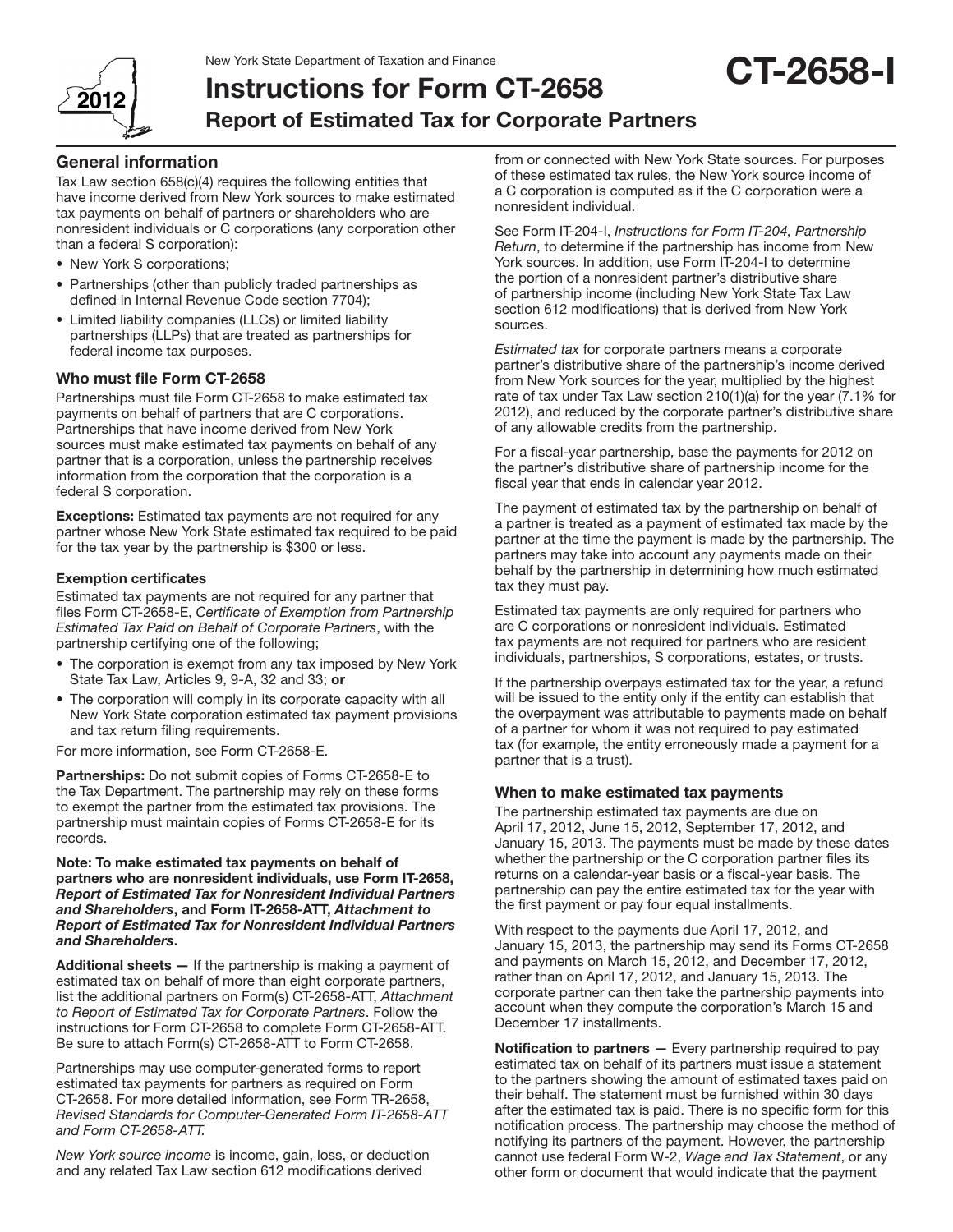### Page 2 of 3 CT-2658-I (2012)

is income tax withheld. The statement must show that the payment is to be treated as a payment of estimated tax when the partners file their New York returns.

### **Penalties**

Failure to pay estimated tax on behalf of a partner - If a partnership is required to pay estimated tax on behalf of a partner and fails to do so, the partnership will pay a penalty of \$50 per partner for each failure, unless it is shown that the failure is due to reasonable cause and not due to willful neglect.

Underpayment of estimated  $tax - ln$  the case of an underpayment of estimated tax by the partnership, a penalty as determined under Tax Law section 685(c) will be added to the estimated tax required to be paid.

In general, the partnership may owe the penalty if the total estimated tax paid on behalf of all nonresident individuals and corporate partners is not equal to or greater than the smaller of:

- 1)  $90\%$  of the estimated tax required to be paid for 2012; or
- 2) 100% of the estimated tax required to be paid on behalf of partners for 2011 (110% of that amount if the partnership is not primarily engaged in farming or fishing and the New York source income allocated to nonresident individuals and C corporations is more than \$150,000).

Note: This total estimated tax paid calculation is used only to determine if the partnership owes a penalty for underpayment of tax. It does not take into account whether the partnership properly allocated the total payments among the corporate and nonresident individual partners.

In addition to the penalties that may be imposed upon the partnership, the partners may be subject to penalties on their corporate franchise tax returns if they have not paid sufficient estimated tax for the year.

## Specific instructions

Mark an *X* in the appropriate box to indicate the date for which the estimated tax payments are being made.

Enter the partnership's legal name, business name if different, address, and employer identification number (EIN). Please provide a contact name and phone number.

Enter the total number of corporate partners for which estimated tax payments are being made with Form CT-2658 and attached Form(s) CT-2658-ATT. Enter the total New York source income of the partnership and the total estimated tax paid on behalf of corporate partners.

## Allocation of estimated tax to corporate partners

Enter each corporate partner's legal name and business address. Please provide a contact name and phone number, if known, for each partner.

Foreign addresses — Enter the information in the following order: city, province or state, and then country (all in the city, state, and ZIP code area). Follow the country's practice for entering the postal code. Do not abbreviate the country name.

Partner's EIN - Enter each corporate partner's EIN.

Percentage of ownership — Enter each corporate partner's ownership percentage in the partnership. Round the percentage to four decimal places only. If the actual percentage of ownership is less than .0001, round the percentage to 000.0001. If the current-year percentage is not available, enter the prior-year percentage.

New York source income — Enter each corporate partner's New York source income on which the estimated tax payments are based.

Amount of estimated tax paid — You can use the estimated share of 2012 income and credits from the partnership to determine each corporate partner's estimated tax to be paid on the partner's behalf, or you can use the actual amounts from 2011. However, if the C corporation was not a partner of the partnership for 2011, you must use the 2012 estimated amounts to compute the estimated tax to be paid on the corporate partner's behalf. Use the following worksheet to determine the amount of estimated tax to be paid for each corporate partner.

Credit cards cannot be used to pay the amount of estimated tax due with this return.

Fee for payments returned by banks - The law allows the Tax Department to charge a \$50 fee when a check, money order, or electronic payment is returned by a bank for nonpayment. However, if an electronic payment is returned as a result of an error by the bank or the department, the department won't charge the fee.

If your payment is returned, we will send a separate bill for \$50 for each return or other tax document associated with the returned payment.

Note: If the partnership is also required to file Form IT-2658, a separate payment must be sent with Form IT-2658 to the address provided in the instructions for that form. Do not combine the amounts from Form CT-2658 and Form IT-2658 in a single payment, and do not send both forms to the same address.

#### **Estimated tax worksheet**

| 1. Enter the partner's estimated (2012) or<br>actual (2011) distributive share of income  |                |
|-------------------------------------------------------------------------------------------|----------------|
|                                                                                           |                |
| 3. Enter the estimated (2012) or actual (2011)<br>partnership credits the partner will be | 3 <sub>z</sub> |
|                                                                                           |                |
| 5. Amount of estimated tax to be paid                                                     |                |

Paid preparer's responsibilities - Under the law, all paid preparers must sign and complete the paid preparer section of the form. Paid preparers may be subject to civil and/or criminal sanctions if they fail to complete this section in full.

When completing this section, you must enter your New York tax preparer registration identification number (NYTPRIN) if you are required to have one. Also, you must enter your federal preparer tax identification number (PTIN) if you have one; if not, you must enter your social security number.

## Where to mail your return

Mail Form CT-2658, Form(s) CT-2658-ATT, and payment to:

NYS ESTIMATED CORPORATION TAX PROCESSING UNIT PO BOX 4136 BINGHAMTON NY 13902-4136